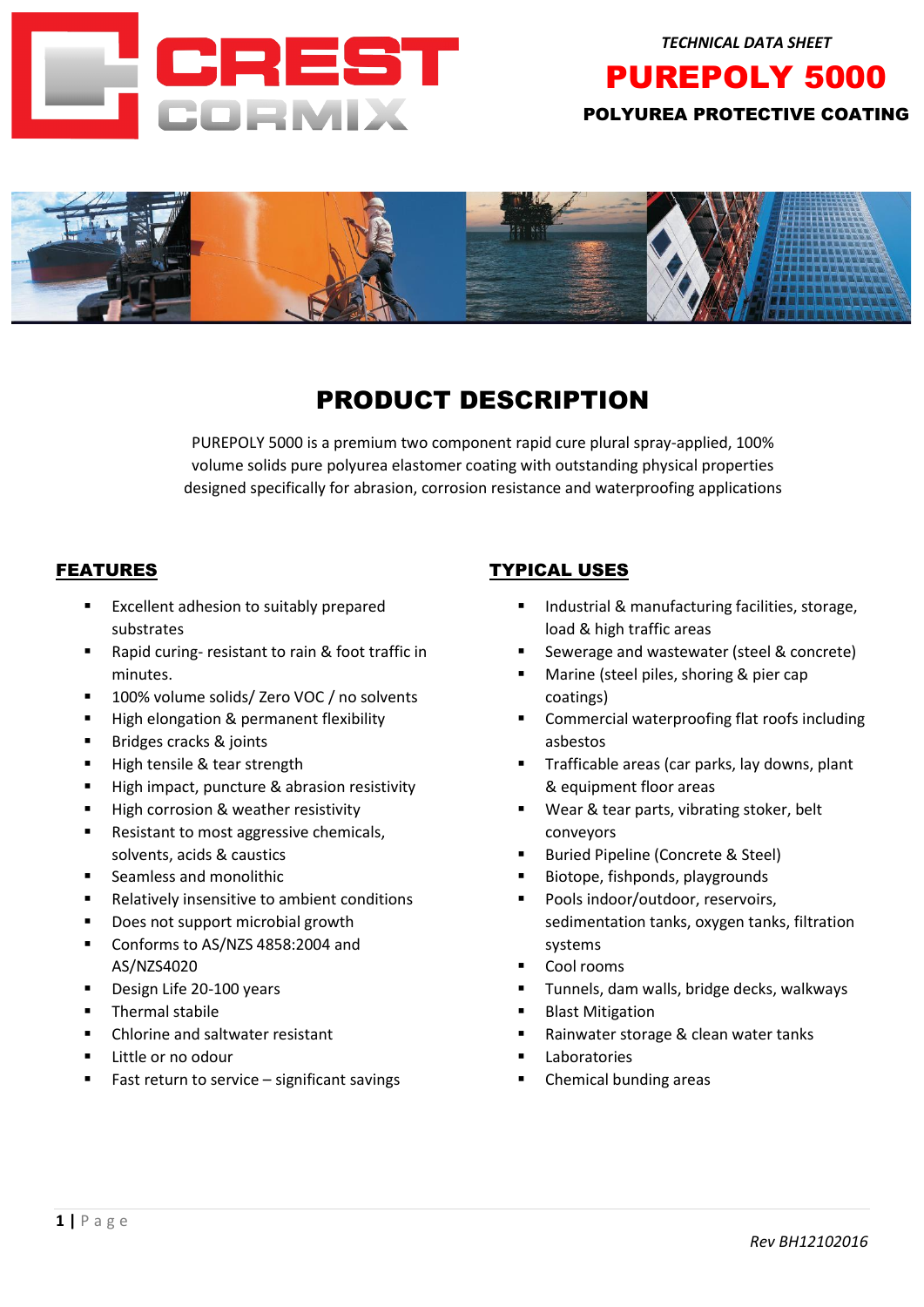

*TECHNICAL DATA SHEET* 

 POLYUREA PROTECTIVE COATING PUREPOLY 5000

# CHEMICAL PROPERTIES

|                    | <b>COMPONENT A</b> | <b>COMPONENT B</b> |
|--------------------|--------------------|--------------------|
| Chemical           | <b>ISOCYANATE</b>  | POLYETHERAMINE     |
|                    | (Hardener)         | (Resin)            |
| Physical           | Liquid             | Liquid             |
| Form               |                    |                    |
| Volatile           | 0%                 | 0%                 |
| Organic            |                    |                    |
| Compounds          |                    |                    |
| (VOC's)            |                    |                    |
| Volume             | 100%               | 100%               |
| Solids             |                    |                    |
| <b>Flash Point</b> | $\geq$ 110°C       | $\geq$ 185°C       |
| Viscosity @        | 700-850 cps        | 700-850 cps        |
| $28^\circ$ C       |                    |                    |

### PHYSICAL PROPERTIES

| <b>PROPERTY</b>             | <b>RESULT</b>                  |  |
|-----------------------------|--------------------------------|--|
| Elongation                  | ≥400%                          |  |
| <b>Tensile Strength</b>     | 17.0 MPa                       |  |
| <b>Tear Strength</b>        | 60-65 N/mm                     |  |
| <b>Impact Resistance</b>    | 73 N/mm                        |  |
| <b>Shore Hardness</b>       | 85 (Shore A)                   |  |
|                             | 40 (Shore D)                   |  |
| <b>Abrasion Resistance</b>  | 95mg (ASTM C501-84)            |  |
| Fire Resistance             | Self-Extinguishing             |  |
| Recommended                 | $\geq$ 1.5mm – Waterproofing.  |  |
| DFT/WFT thicknesses         | $\geq$ 3mm – Tank Lining &     |  |
|                             | corrosive environments.        |  |
|                             | $\geq$ 5mm – High abrasion and |  |
|                             | impact conditions.             |  |
|                             |                                |  |
| <b>Theoretical Coverage</b> | $1 M2 @ 1mm = 1kg$             |  |
| Water Vapour                | $0.18g/(h.m^2)$                |  |
| Transmission                | $4.30g/(m^2.24h)$              |  |
| <b>Water Absorption</b>     | ≤1.00% (AS3558.1)              |  |

# CURE TIMES / RETURN TO SERVICE

- $\blacksquare$  Gel time 8 seconds
- Tack Free  $-40$  seconds
- Light Foot Traffic- 5 minutes
- Rain Resistant 10 minutes
- $75%$  Cure 2 hours
- Full Cure 7 Days

All above based on 25°C ambient conditions.

# SUBSTRATE PREPARATION

The intended service conditions, age of asset and substrate condition will determine the level of surface preparation required. Standard International Industry surface preparation levels are described below;

#### Steel

Abrasive Blast to achieve a surface profile of 2-3 mils (50-75 um) and free of oil, grease, dust, dirt, mill scale, rust, oxides and any other foreign matter in accordance with Sa 2.5/NACE2/SSPC-SP10 or greater. Prevent flash rust and prime with approved primer.

### Concrete

Concrete moisture content must be below 75% RH in accordance with ASTM F2170. Surface to be free of all contaminants, and loose materials, curing compounds, laitance and any other foreign matter. Concrete must be dry and fully cured with a cohesive strength greater than 1.5 MPa. Fillet internal corners using Crest Cormix Polyurea Joint sealants/ or Crest Cormix PU Filler materials. Radius external corners to form a smooth rounded edge. Repair any blow outs and remedial bug hole using approved methods. Prime with approved primer to cover pinholes.

FOR PROJECT SPECIFIC ITP (Inspection and Test Plans), please consult one of our team at Crest Cormix.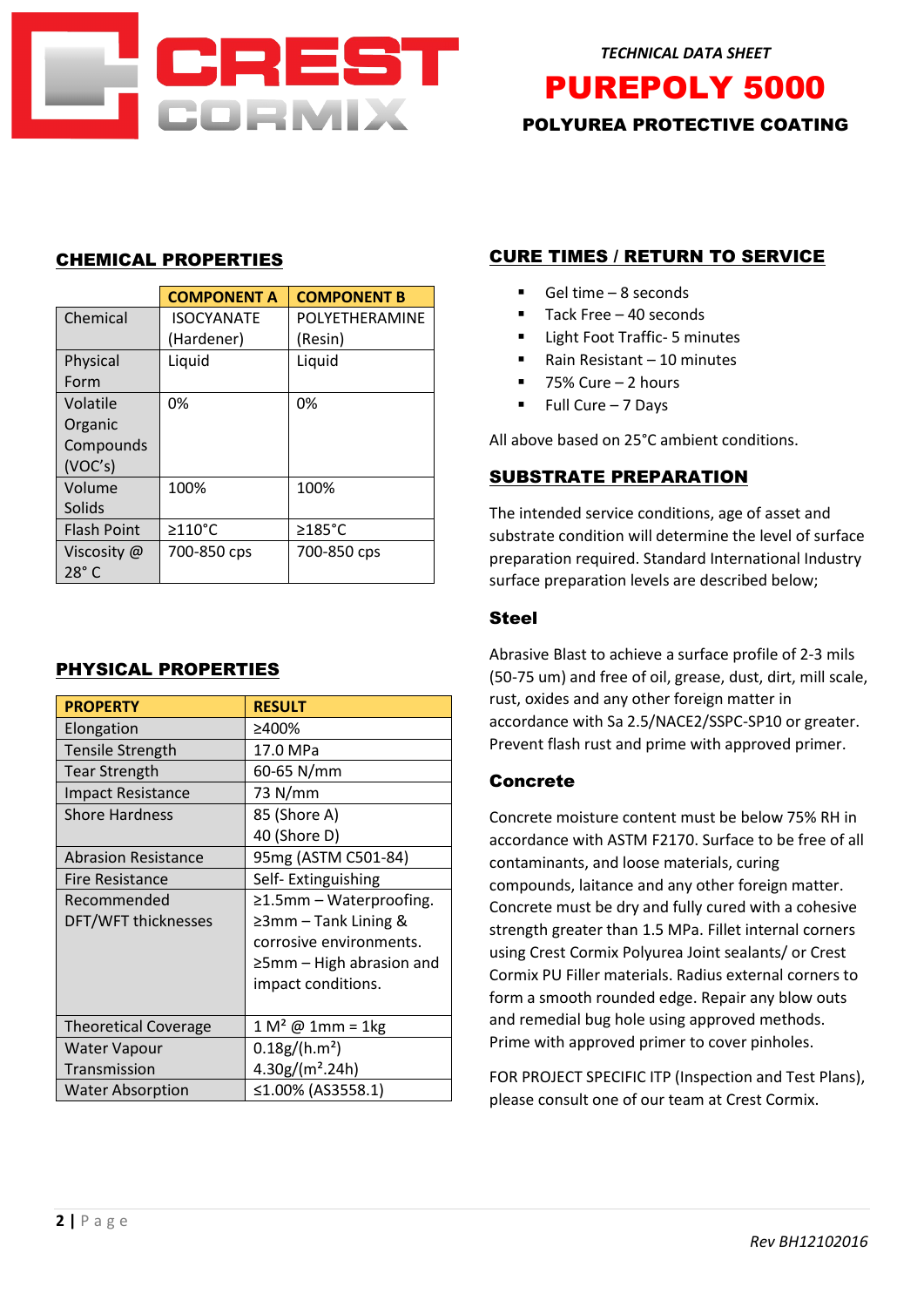

 POLYUREA PROTECTIVE COATING *TECHNICAL DATA SHEET*  PUREPOLY 5000

# APPLICATION

Accredited Contractors Only. PUREPOLY 5000 is a specialist material and must only be applied by skilled and approved applicators certified by Crest Cormix.

PUREPOLY 5000 is relatively insensitive to moisture and temperature however, to avoid problems with adhesion and pinholes, applicators should observe the following limits;

- Relative Humidity ≤85%
- Substrate Temperature ≥10°C
- Substrate must be ≥3°C higher than dew point.

# EQUIPMENT & CRITERIA

PUREPOLY 5000 can only be applied using specialist equipment approved by Crest Cormix. Electric and Hydraulic Plural component reactors, such as the following are accepted and approved machines;

- Graco Reactor Series 2 E-XP2
- Graco Reactor E-10HP
- Graco Reactor Series 1 & 2 H-XP2 & H-XP3

#### POWER

Supply and distribution must be sized according to the requirement of the machine and ancillary equipment used. Insufficient power and wide power fluctuations can cause reactors to shut down and display error codes, or worse damage electronics. Please consider other power tools being used such as lighting, fans and vacuums in addition to peak draw when items like compressors switch on/off. Operation manuals detail system requirements however, if in doubt contact your equipment supplier.



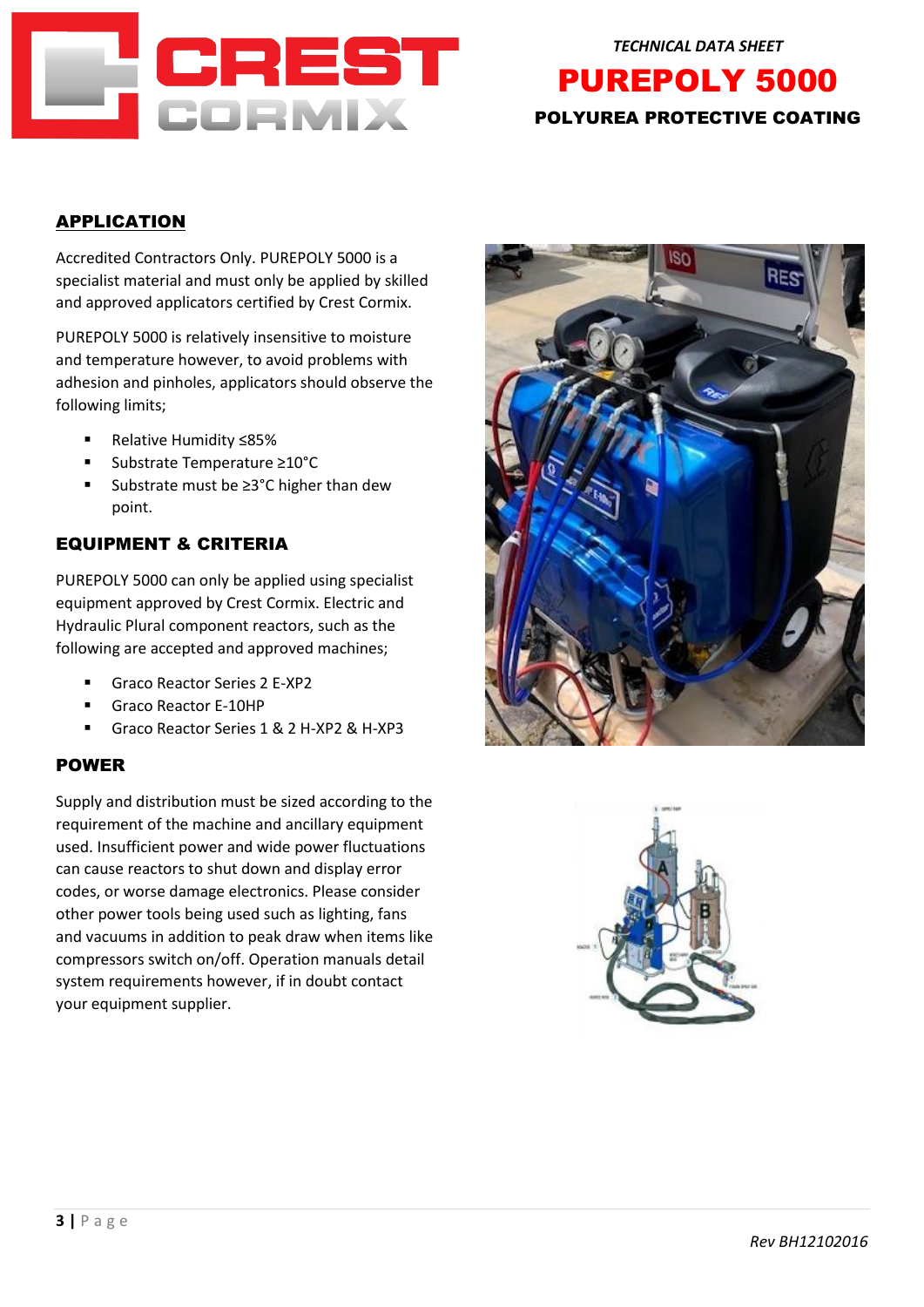

# POLYUREA PROTECTIVE COATING PUREPOLY 5000

# EQUIPMENT SETTINGS

It is critical to ensure that the following parameters are adhered to during the prepare and dispensing of PUREPOLY 5000 Polyurea Coating;

- Static Pressure 2,500 Psi
- Working Pressure ≥2000 Psi
- A side temp 65°C
- B side temp 65°C
- Hose Temp 65°C (N/A for E-10HP)
- Mix ratio 1:1 (by volume)
- Spray Gun AP Fusion or similar

During application procedures the equipment should be monitored regularly to ensure operation, particularly pressure balance being even and consistent. Important your equipment is fully serviced and maintained to avoid issues.

# RE-COAT WINDOW

PUREPOLY 5000 has no minimum recoat window, the desired film thickness can be achieved in one session by making several passes of the spray gun. For lapping onto edges or topping up thinner film build, this must be done **within 2 hours**. Exceeding this window will require abrading the membrane with a 60- grit disc followed by vacuum to remove debris. If left for more than 24 hours abrade as above, then apply CREST 1k PU Primer and allow to tack-off before spraying.